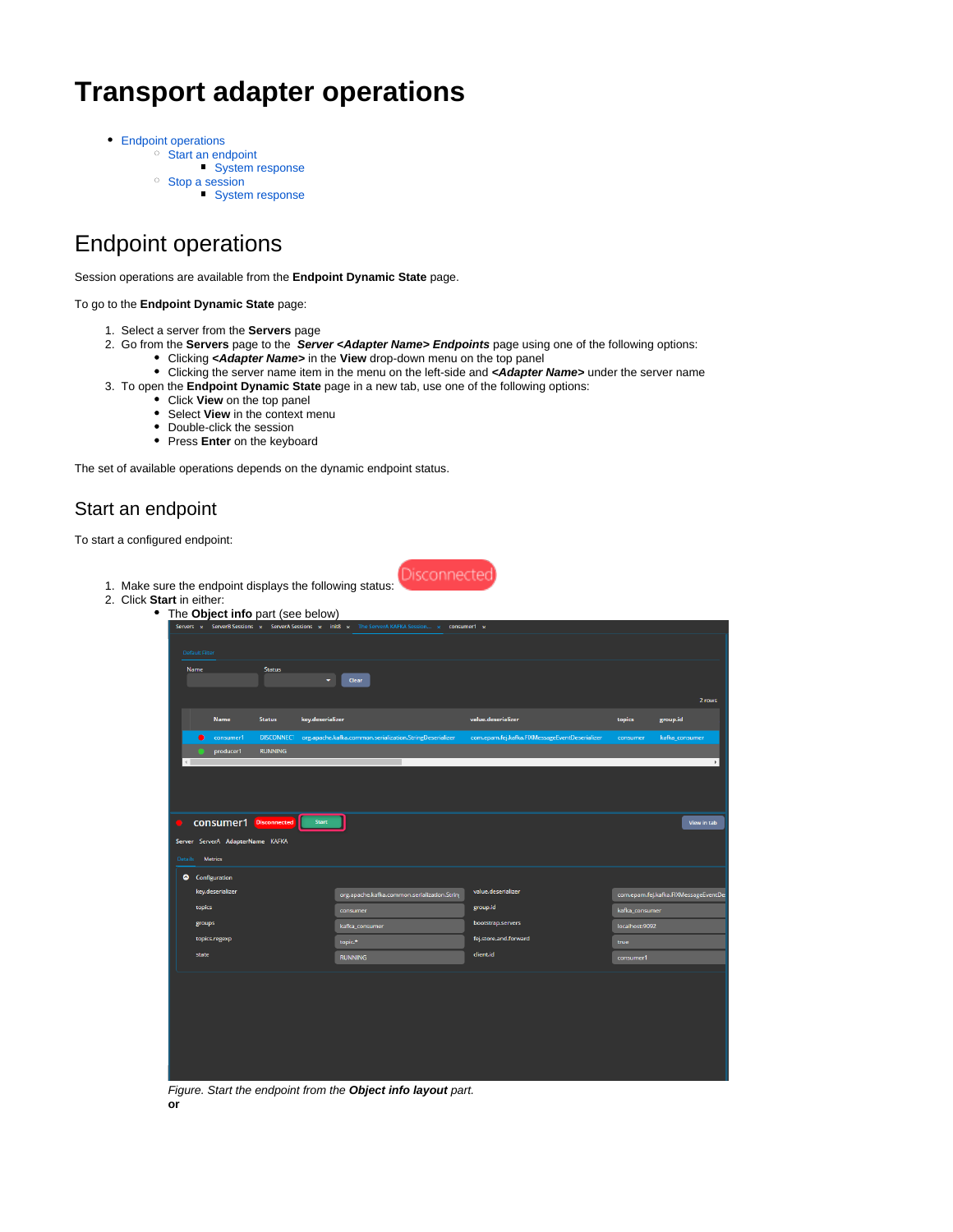• The **Endpoint Dynamic State** page (see below)

| Servers x ServerB Sessions x ServerA Sessions x init8 x The ServerA KAFKA Session x consumer1 x |                                              |                       |                                           |  |  |  |
|-------------------------------------------------------------------------------------------------|----------------------------------------------|-----------------------|-------------------------------------------|--|--|--|
| <b>CONSUMER1</b> Disconnected<br><b>Start</b><br>$\bullet$                                      |                                              |                       |                                           |  |  |  |
| Server ServerA AdapterName KAFKA                                                                |                                              |                       |                                           |  |  |  |
| Metrics<br>Details                                                                              |                                              |                       |                                           |  |  |  |
| ۰<br>Configuration                                                                              |                                              |                       |                                           |  |  |  |
| key.deserializer                                                                                | org.apache.kafka.common.serialization.Strinj | value.deserializer    | com.epam.fej.kafka.FIXMessageEventDeseria |  |  |  |
| topics                                                                                          | consumer                                     | group.id              | kafka consumer                            |  |  |  |
| groups                                                                                          | kafka consumer                               | bootstrap.servers     | localhost:9092                            |  |  |  |
| topics.regexp                                                                                   | topic.*                                      | fej.store.and.forward | true                                      |  |  |  |
| state                                                                                           | <b>DISCONNECTED</b>                          | <b>client.id</b>      | consumer1                                 |  |  |  |
|                                                                                                 |                                              |                       |                                           |  |  |  |

Figure. Start the endpoint from the **Endpoint Dynamic State** page.

3. The FIXICC H2 displays the following confirmation form:

| <b>Confirm the session starting</b>             |           |                 |  |
|-------------------------------------------------|-----------|-----------------|--|
| Are you sure you want to start mailer1 session? |           |                 |  |
|                                                 | $\vee$ OK | <b>Ø</b> Cancel |  |
| Figure. Confirm the endpoint starting.          |           |                 |  |

4. To finish:

- Click **OK** to complete the operation
	- or
- Click **Cancel** to cancel the operation

If for some reason FIXEdge can't complete this operation, FIXICC H2 displays an error form.

If the operation can't be finished, the endpoint dynamic status won't be changed.

#### <span id="page-1-0"></span>**System response**

- 1. FIXEdge starts the connection
- 2. The endpoint changes its current dynamic status to "Running"
- 3. The color indicator on FIXICC H2 turns green

#### <span id="page-1-1"></span>Stop a session

To stop a started session:

- 1. Make sure the session displays the following status:
- 2. Click **Stop** in either:

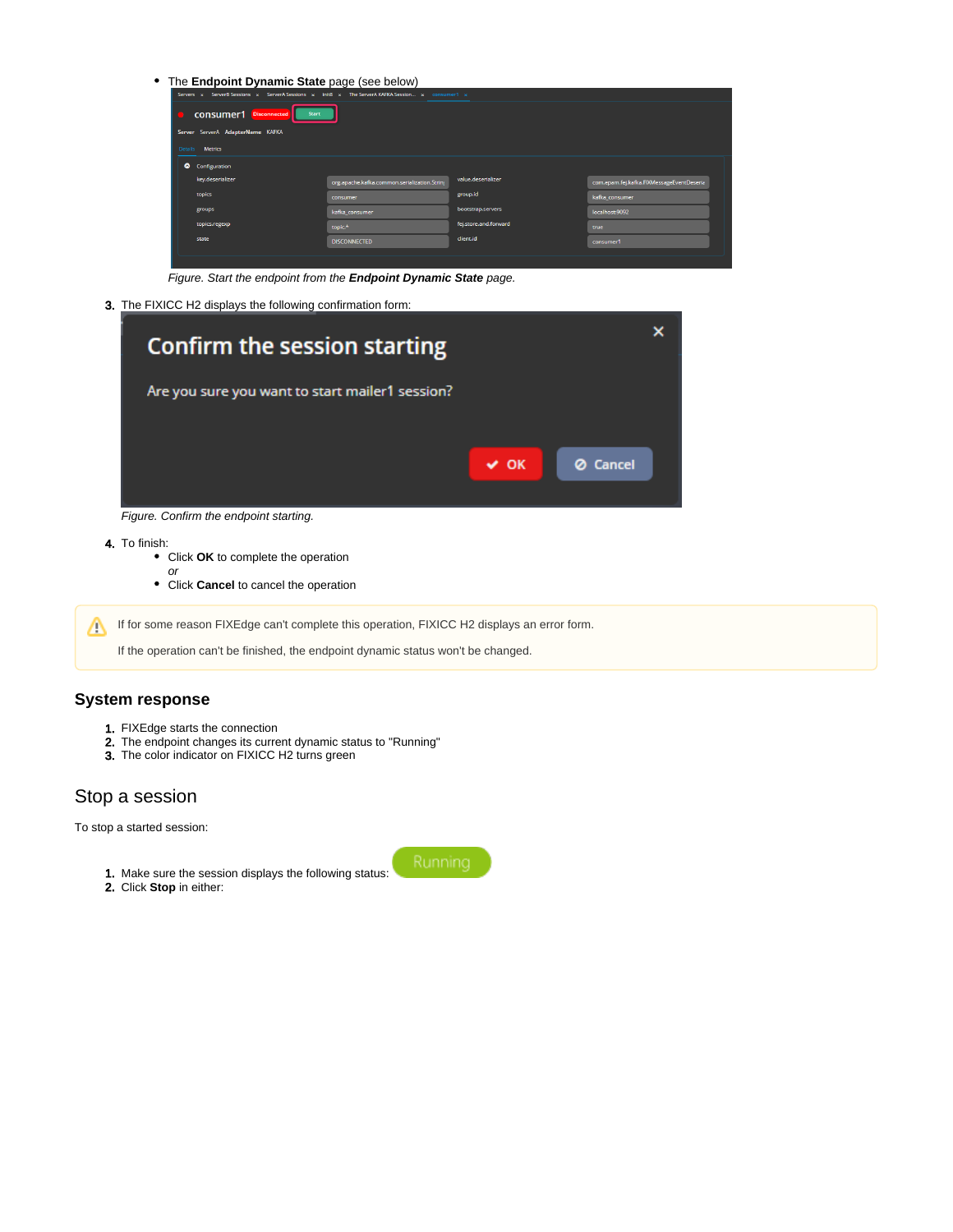| The Object info layout (see below)                                                              |                                                          |                                                |                                       |
|-------------------------------------------------------------------------------------------------|----------------------------------------------------------|------------------------------------------------|---------------------------------------|
| Servers x ServerB Sessions x ServerA Sessions x init8 x The ServerA KAFKA Session x             |                                                          | consumer1 x                                    |                                       |
| <b>Default Filter</b>                                                                           |                                                          |                                                |                                       |
| Name<br><b>Status</b><br>$\bullet$                                                              | Clear                                                    |                                                |                                       |
|                                                                                                 |                                                          |                                                |                                       |
|                                                                                                 |                                                          |                                                | 2 rows                                |
| Name<br><b>Status</b><br>key.deserializer                                                       |                                                          | value.deserializer                             | topics<br>group.id                    |
| consumer1<br><b>RUNNING</b>                                                                     | org.apache.kafka.common.serialization.StringDeserializer | com.epam.fej.kafka.FIXMessageEventDeserializer | consumer<br>kafka_consumer            |
| <b>RUNNING</b><br>producer1                                                                     |                                                          |                                                | $\mathbf{p}$                          |
|                                                                                                 |                                                          |                                                |                                       |
|                                                                                                 |                                                          |                                                |                                       |
|                                                                                                 |                                                          |                                                |                                       |
| <b>CONSUMER1</b> Running<br>Stop<br>$\bullet$                                                   |                                                          |                                                | View in tab                           |
| Server ServerA AdapterName KAFKA                                                                |                                                          |                                                |                                       |
| <b>Metrics</b><br><b>Details</b>                                                                |                                                          |                                                |                                       |
| Configuration                                                                                   |                                                          |                                                |                                       |
| key.deserializer                                                                                | org.apache.kafka.common.serialization.String             | value.deserializer                             | com.epam.fej.kafka.FIXMessageEventDe: |
| topics                                                                                          | consumer                                                 | group.id                                       | kafka_consumer                        |
| groups                                                                                          | kafka_consumer                                           | bootstrap.servers                              | localhost:9092                        |
| topics.regexp                                                                                   | topic.*                                                  | fej.store.and.forward                          | true                                  |
| state                                                                                           | <b>RUNNING</b>                                           | <b>client.id</b>                               | consumer1                             |
|                                                                                                 |                                                          |                                                |                                       |
|                                                                                                 |                                                          |                                                |                                       |
|                                                                                                 |                                                          |                                                |                                       |
|                                                                                                 |                                                          |                                                |                                       |
|                                                                                                 |                                                          |                                                |                                       |
|                                                                                                 |                                                          |                                                |                                       |
|                                                                                                 |                                                          |                                                |                                       |
| Figure. Stop the endpoint from the Object info layout part.                                     |                                                          |                                                |                                       |
| or                                                                                              |                                                          |                                                |                                       |
| The Endpoint Dynamic State page (see below)                                                     |                                                          |                                                |                                       |
| Servers x ServerB Sessions x ServerA Sessions x init8 x The ServerA KAFKA Session x consumer1 x |                                                          |                                                |                                       |
| Stop<br><b>CONSUMER1</b> Running<br>٠                                                           |                                                          |                                                |                                       |
| Server ServerA AdapterName KAFKA                                                                |                                                          |                                                |                                       |
| Metrics<br>Details                                                                              |                                                          |                                                |                                       |
| Configuration                                                                                   |                                                          |                                                |                                       |

group.ic

Figure. Stop the endpoint from the **Endpoint Dynamic State** page.

3. When you click **Stop**, FIXICC H2 displays the following confirmation form:

| <b>Confirm the session stopping</b>              |           |                 |
|--------------------------------------------------|-----------|-----------------|
| Are you sure you want to stop producer1 session? |           |                 |
|                                                  | $\vee$ OK | <b>Ø</b> Cancel |
| .                                                |           |                 |

Figure. Confirmation form for the stop operation.

4. Click **OK** to confirm the operation or **Cancel** to cancel the operation

<span id="page-2-0"></span>If for some reason FIXEdge can't complete this operation, FIXICC H2 displays an error form. Δ

If the operation can't be finished, the endpoint dynamic status won't be changed.